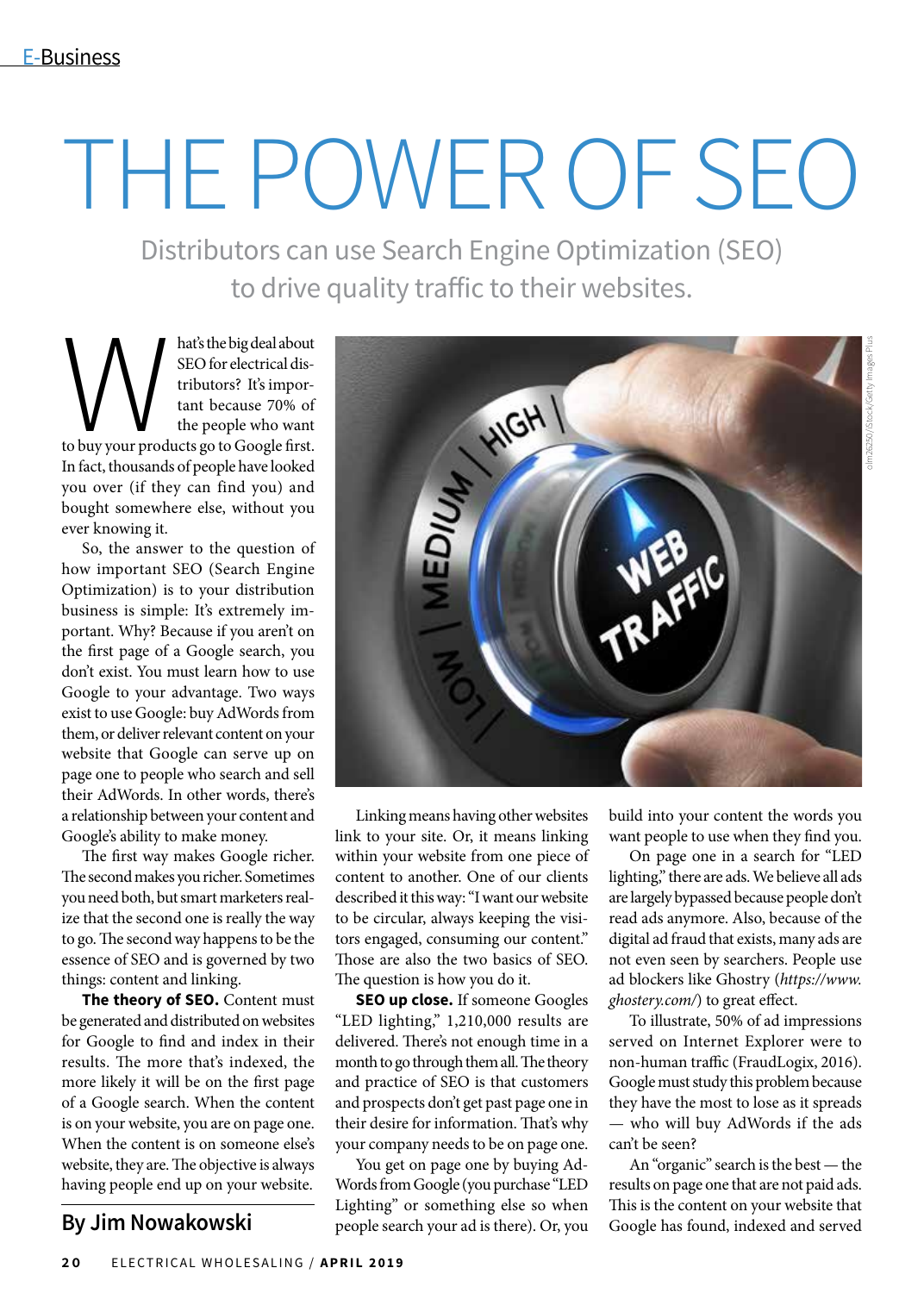### ABOUT THE AUTHOR

Jim Nowakowski is president of the Interline Creative Group in Palatine, IL. He has been involved in marketing and marketing communications for over 20 years. Prior to working at Interline, he served in a variety of positions in ad/ PR agencies, including creative director, account supervisor and copywriter. He also worked as a reporter for newspapers and taught English several years before entering the advertising profession. He has an M.A. from DePaul University and a B.A. from Lewis University. You can contact him at 847-358-4848 or jim@interlinegroup.com.

up to people when they search specific terms you have put on your page.

The best "organic" link in our example in the Google search for "LED lighting" is *https://www.1000bulbs.com/category/ led-light-bulbs/.* It appears just below the ads and doesn't have the [AD] icon next to it, so people know it's "organic."

That website has 75,800 pages. It uses those words or variations of those words (note the page title has /led-light-bulbs as its title) as follows on its website:

LED Light\* (31 times), where "\*" means any variations, like "Lights" or "lighting" etc.

 $\blacksquare$  LED (449 times)

 $\blacksquare$  Lighting (52 times)

 $\blacksquare$  Light (354 times)

They understand content and its relationship with Google indexing. The only way you can compete against that is by buying those words from Google or creating your own content loaded with such content.

The second organic search result in this example is *https://www.ledlightinginc. com/.* Note that 1*000bulbs.com* beat this website in results, even though this website actually has the words "led lighting" in their name! That is difficult to do. This company has 415 pages on their website, a fraction of what the first one had.

The next results in the organic lineup were:

*https://www.homedepot.com/c/ SPC\_LF\_LEDLightFixtures*

*https://www.energy.gov/ energysaver/save-electricity-and-fuel/ lighting-choices-save-you-money/ledlighting*

- *https://www.superbrightleds.com/*
- *https://www.lampsplus.com/*

#### *products/type\_led/*

*https://www.ylighting.com/ledlighting/*

*https://www.energystar.gov/ products/lighting\_fans/light\_bulbs/ learn\_about\_led\_bulbs*

You'll recognize government websites among them and other web retailers (webtailers). Surprisingly, major distributors are not among these results. And as a basis of comparison, Energy Star's website has 25,400 pages — again far less than *1000bulbs.com.* However, Energy Star also covers many other products besides LED Lighting.

Learn from companies that publish content on their websites that incorporates the words and phrases that people use to search.

**Go wide or go deep?** Part of your assessment of what you should be doing with your SEO involves guessing how people search. Not how all people search — just how your customers search. You need to figure out what they type into the search bar when they are looking for information. In the example above, what terms do they type in when they want information on LED Lighting?

I learned the importance of this when I wrote a blog called "Conversation from Hell." The blog was about a conversation I had with a magazine representative who didn't know what she was talking about.

One day several months later, I typed in the web browser "conversation from hell" and lo and behold, my blog was the top result on page one (try typing in "conversation from hell" for yourself and you'll see). That's when I realized the power of content. There were no ads around those words. (Who but the devil

would buy them? And he doesn't need to advertise.) Surprisingly, even some media outlet publishers asked me how much I pay Google for that position. I say, "I can't tell you," implying it's way too much. But you know the answer already if you are reading this: \$0. It's SEO.

Therefore, figuring out how people search is important to your SEO planning. In other words, how deep or how wide do you go? For example, if I type, "the best LED lighting for my office" into the search bar, 802,000,000 results are delivered. On page one, of the 17 results delivered, seven are ads (four at the top, three on the bottom). That tells you that people are buying those words. If you examine the organic results, you'll see what those companies are doing to get on page one. Here is a brief summary.

*https://www.superiorlighting.com*  has a blog called, "LED Office Lighting: the Best Color Temperature to Increase Productivity."

*https://www.amazon.com* has LED Office Lights. Note that Superior Lighting beat Amazon in this search.

*https://smallbiztrends.com* has a post entitled "A Guide to LED Office Lighting for Your Small Business."

*https://www.earthled.co*m has an article, "Best LED Light Bulbs and Lighting for Home Office Use" They also have another search result with an article entitled, "How to Choose the Best LED Light Bulb for Any Room in Your Home." So, they doubled the chances of someone clicking to them by having two content articles.

*https://www.myledlightingguide. com* has a page titled, "Commercial LED Office Lighting."

There are also pages from *www.modern.place*, *www.nationalbusinessfurniture. com,* and a few more. The point is they are all articles or what the industry calls blogs. Blogs are the key to success in achieving page one success in SEO. Why?

**Google reads everything.** There has been a running debate in the advertising world about long copy versus short copy. If you are striving for SEO, you should have no more fight: long copy wins because Google will read everything. One